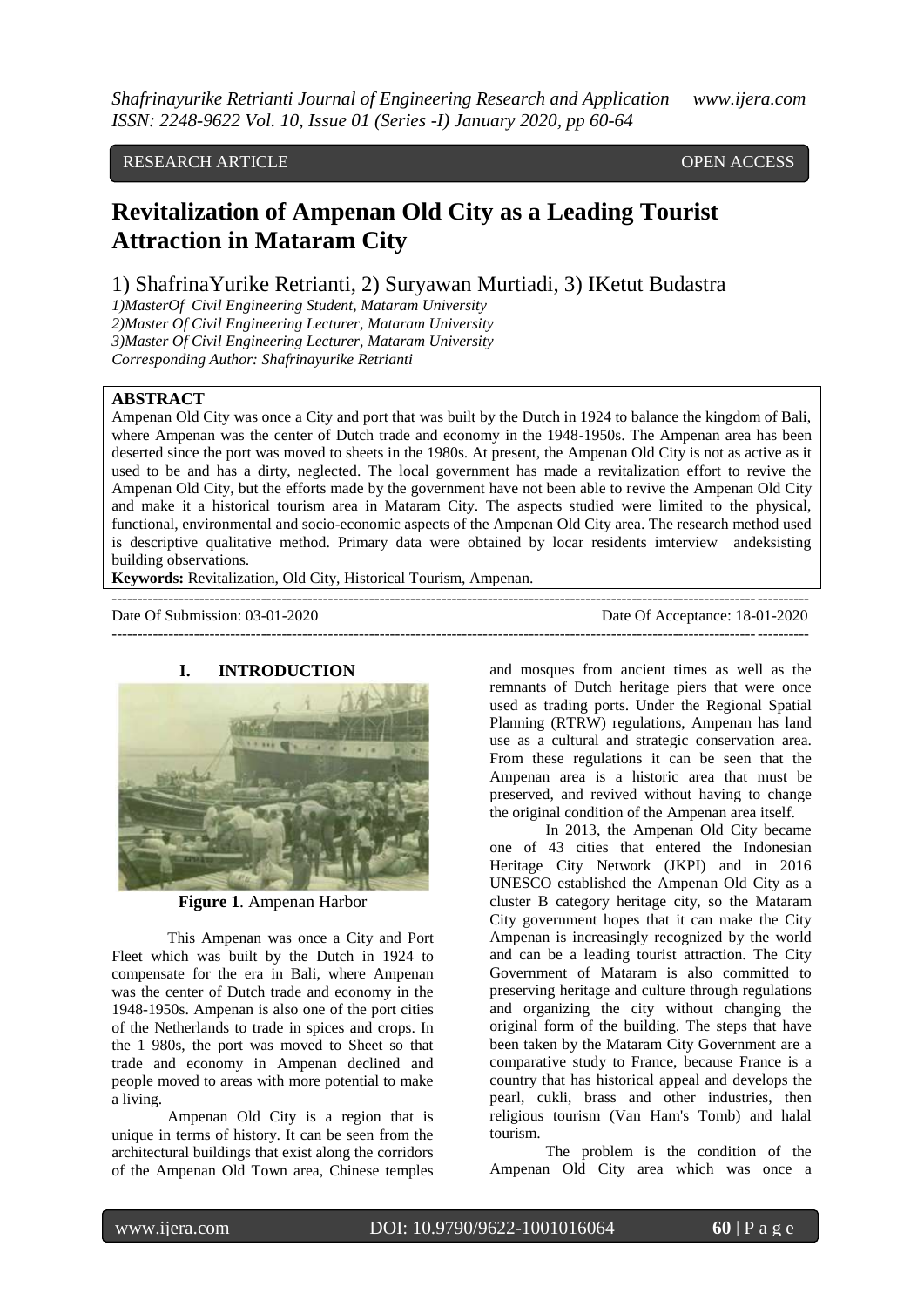commercial area, now it is no longer as active as before, giving the impression of being lonely, shabby and unkempt . In addition, the potential of the Ampenan Old City area as an area that has historical and cultural heritage is less processed by the government to become a leading tourist

## **II. LITERATURE**

According to Mentari Public Works Regulation no. 18 of 2010 concerning Guidelines for Regional Revitalization. Revitalization is an effort to increase the value of land or area through redevelopment in an area that can improve the function of the previous area (article 1 paragraph 1). An area is an area that has the main function of protection or cultivation (article 1, paragraph 4). Laretna (2003), divides the revitalization activities into 3 parts, namely: (1) Concept , is to revive a place that has potential assets in the form of natural and cultural heritage or cultural landscape ( cultural landscape), as one of the preservation efforts; (2) Objectives , realizing the vitality of the region both in socio- cultural, economic and infrastructure conditions, supporting utilities, renovation or other developments until the achievement of conservation goals; (3) Objects , forms of activities and related parties are no different from conservation. Revitalization, in principle, does not only concern the conservation of buildings and spaces of historic areas, but rather efforts to restore or revive areas in a City context that is not functioning or declining to function again , or reorganizing and further developing developing Regions . very fast but the conditions tend to be out of control.

The stages of revitalization so that an area has a high Socio-Economic value are (1) Physical Intervention , Physical intervention starts the revitalization physical activity and is carried out in stages, covering the improvement and improvement of the quality and physical condition

#### **III. METHODOLOGY**



**Figure 2 .** Research sites

The research location is in the main corridor of the Ampenan Old Town Area, from entering the Ampenan Old Town Gate to the attraction in the City of Mataram in terms of historical and cultural aspects. So the purpose of this research is how to revitalize the right for the Old City of Ampenan to be based on literature studies and best practices in the world.

of the building, green layout, connecting system, sign system / regional billboards and open spaces; (2) Economic Rehabilitation , Revitalization that begins with the process of rejuvenation of urban artifacts must support the process of rehabilitation of economic activities; (3) Social / Institutional Revitalization , the success of the Revitalization of an area will be measured if it is able to create an attractive environment.

Based on the best practices in the world, it can be concluded that the way these countries in revitalizing the Old City in their territories, if divided into 4 important aspects, are (1) Physical Aspects, things done by the government ie mostly by repairing damage to buildings, but does not change its original form. There are also those who beautify by giving a touch of bright paint to make it interesting, and if there are buildings that have been completely destroyed, destruction will be done and the remaining material used to repair other buildings; (2) Functional Aspects, some of the initial functions that are still relevant to the current environment will be maintained, but many will also be converted into government offices, museums or multipurpose buildings, adjusted to the needs and the surrounding environment; (3) Environmental aspects, the old city area in the world is mostly supported by adequate pedestrian ways, then the atmosphere of the environment with the authenticity of architecture that is still thick and performed several times to enliven the atmosphere of the old city environment; (4) Socio-Economic aspects, there are several functions as the center of government, economy (banks), and trade.

Ampenan Beach which is precisely along the Customs Road, Ampenan.

## 2.) Method

The method used is a descriptive method with a qualitative approach, the research method has the main characteristic of focusing on the current problem and describing the state of the problem being studied based on the actual situation. With the research sample, buildings with a minimum age requirement of 50 years and still have the original shape.

Primary data obtained by direct observation to the field and also interviews with building owners. After that, the data is grouped into 4 aspects of research, namely physical, functional, environmental and socio-economic aspects. After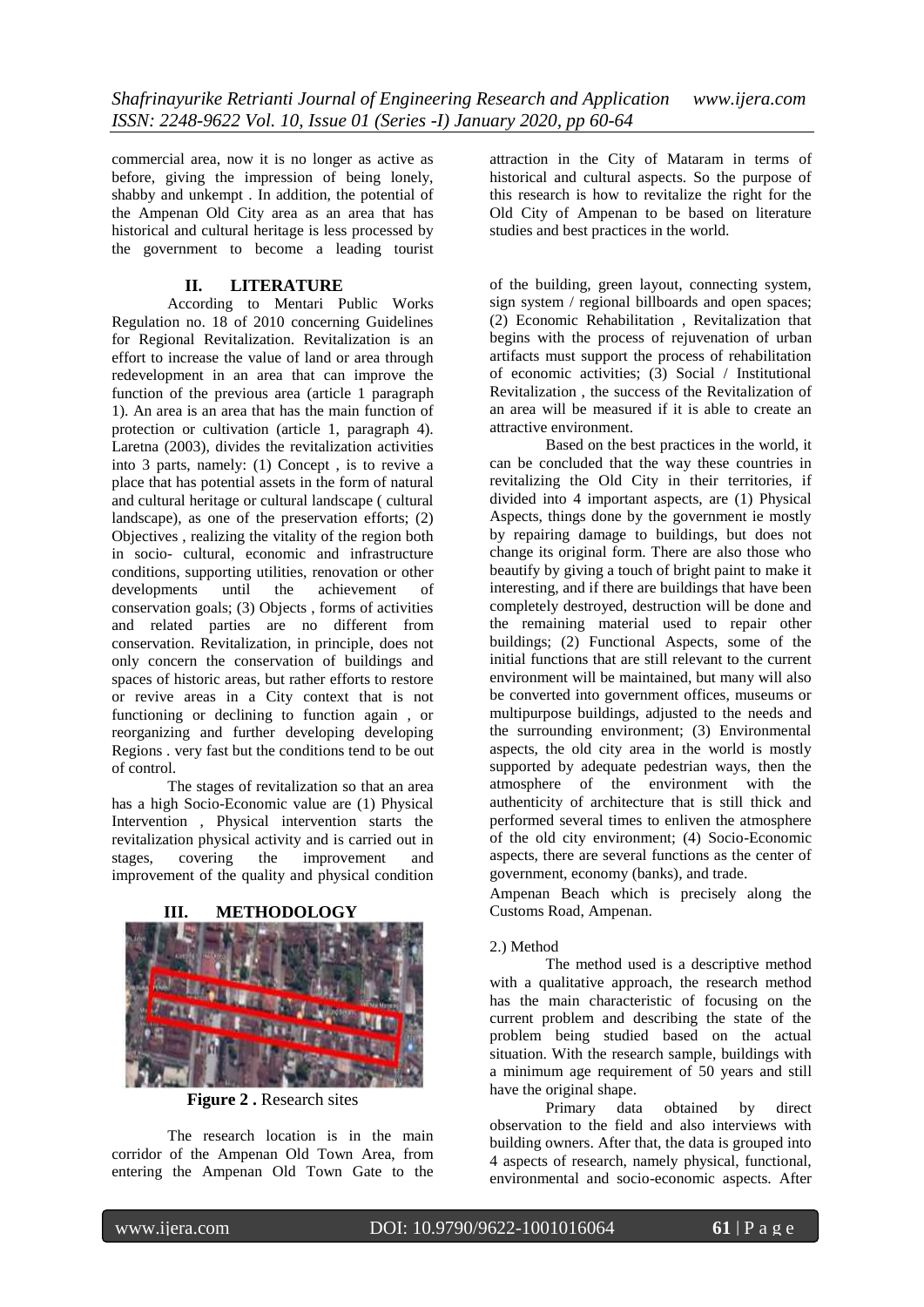*Shafrinayurike Retrianti Journal of Engineering Research and Application www.ijera.com ISSN: 2248-9622 Vol. 10, Issue 01 (Series -I) January 2020, pp 60-64*

grouping, it is assessed based on revitalization theory and studies of world best practices. After the assessment, it will be known how the right way to revitalize the Ampenan Old City as a historical tourist attraction in the city of Mataram.

#### **IV. ANALYSIS AND RESULT**

The analysis conducted in this study focused on 4 aspects, namely (1) physical aspects; (2) function aspects; (3) environmental aspects; and (4) socio-economic aspects in the Ampenan Old Town. These four aspects become the basis of revitalization carried out in the region.

1.) Physical aspects



**Figure 3.** Buildings in the Ampenan Old City

The physical condition of the buildings in the Ampenan Old Town Area 90% is still in its original condition without any changes to the facade. However, there are some buildings that were destroyed due to natural disasters (2018 earthquake), fires and the condition of the structure of the roof which has been weathered. The condition of the untreated building is mostly due to the building being uninhabited, most of the owners have moved out of town so the old building was abandoned.



**Figure 4. Buildings Damaged by Earthquakes** 

To keep the building maintained its authenticity, the government can take further actions to manage buildings that have been damaged or uninhabited, so that the government

can participate in maintaining and repairing these buildings, as has been done in the City. Old in other parts of the world. In addition, for buildings that are still inhabited by their owners, the government can invite the building owner's cooperation to maintain the building's authenticity, by issuing written regulations regarding restrictions on repairs to buildings along the corridor of the customs road.

#### 2.) Functional Aspects



**Figure 5**. Types of Building Functions in the Ampenan Old Town

The function of the buildings along the corridor of the Customs Road varies. There are homes, shops, hotels, places of worship and warehouses. Where housing is a function that is most abundant in the region, namely the second order and café shops or places to eat, three warehouses and s i sanya is a place of worship, hotels, and offices.

The building aspect here is crucial for the sustainability of the revitalization of the Ampenan Old Town, because the function of this area will later revive the Ampenan Old City. If you look at the Old City in another country, the government will manage the function of the old buildings, namely by maintaining the existing function or changing the function of the building in accordance with the objectives of the Old City. if the Old City is intended for a central government, then the old buildings are converted into government offices, multipurpose buildings, state banks and others. If it is intended for tourist areas, then it is dominated by museums, multipurpose buildings, shops or cafes and the square as a complement.

The Old City of Ampenan is intended as a historical tourist attraction, therefore the government can work together with building owners in this area or take ownership of the building and be managed by the government so that it can be focused as a historical tourism area as a whole. Dominated by public spaces (museums, shops, cafes, hotels, etc.) not dominated by private spaces (dwellings), so that this area can come back to life and have the impact of sustainable revitalization later.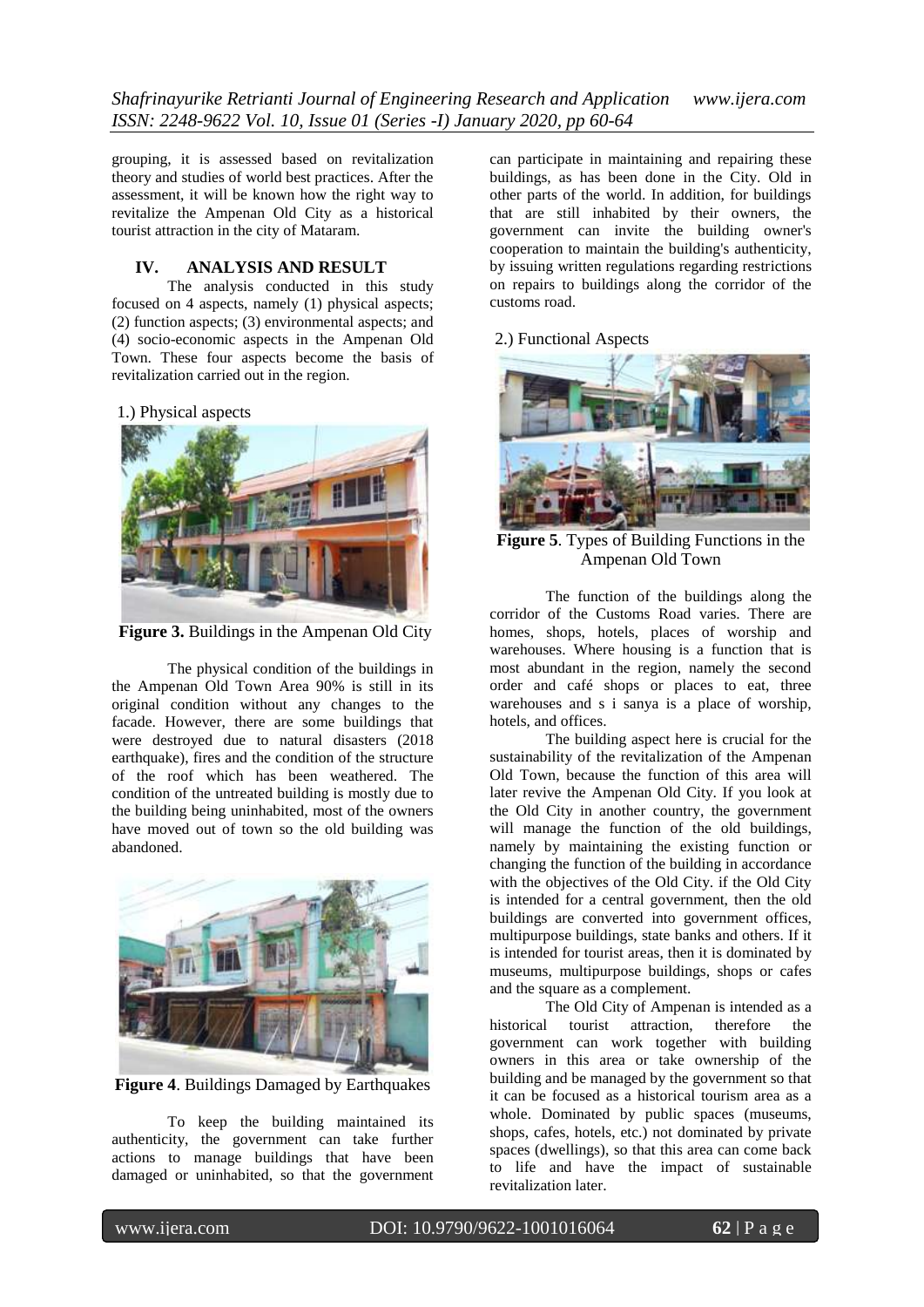3.) Environmental aspects



**Figure 6**. Ampenan Beach

Environmental conditions in the Ampenan Old City tend to be quiet in the morning until noon, and become crowded when entering the evening. This is because, many visitors come to Ampenan Beach which is located at the end of Customs Street to enjoy local cuisine while watching the sunset. In the morning until the afternoon, the area that is crowded by visitors or motorists is the area located around the Customs Road, because the area is a commercial area that has operational hours from morning to evening.



**Figure 7**. Existing Pedestrian

The condition of the pedestrian lane in the Ampenan Old Town area is inadequate and well maintained. Because many roads have been damaged, pathways are not continuous (cut trees or electricity poles), paving blocks that have been uneven, and other things that cause pedestrian path conditions become uncomfortable for use by pedestrians, especially for the disabled.

In other Old Towns, the conditions of the pedestrian path are adequate so that people feel safe and comfortable walking in the Old Town area. The Old Town area is designed in such a way as the pedestrian path, with the note that no vehicles may enter the Old Town area, where parking has been provided by the government.

This can be used as an example for the city of Mataram, to improve the pedestrian lane in

accordance with the standards of a pedestrian lane that is suitable for pedestrian comfort. In addition, with a good pedestrian, it can also be used to create an outdoor café or to hold a special annual time event so that the atmosphere of the Ampenan Old City environment remains alive, from morning to night. In addition, the Ampenan Beach area can be enhanced by the existence of a square, so that people can enjoy the beach and also the plaza in which there is a variety of entertainment.

## 4.) Socio-Economic Aspects

This area is dominated by entrepreneurs, where the trade function is still felt in this area, but it was not as busy as before when the Ampenan Harbor was still active. The economy in this region can revive if commerce is revived as before when the port was still active.

The way to do this is by encouraging traders in the region to maintain the originality of their merchandise, but also to adapt to today. New innovations that are adapted to the present while still bringing the authenticity of its products. As in the culinary field there are Lombok pancakes, soto sasak, legendary yellow rice and also typical chicken noodles and some coffee shops . Then in the aspect of crafts, pearl craftsmen, pottery and weaving were brought in, to complement the market needs in the region.

Trade arrangements in this region must be carefully considered by the government and related parties, because it is a vital aspect that can indirectly affect the Ampenan Old Town area into a complex and long-lasting and sustainable tourism area.

## **V. CONCLUSION**

The conclusion is, when viewed from the four aspects (physical, functional, environmental and socio-economic), the role of government is needed in conducting this revitalization. Revitalization steps must be precise, conceptualized and right on target.

On the physical aspect, maintenance and repairs are carried out on buildings that are not maintained. Making this area look beautiful in terms of the physical building, so that spoil the eyes of visitors. In addition, the government must issue written regulations regarding changes that can be made to buildings along the Customs Road corridor.

In the aspect of function, the function that must be dominant is the public function, which includes museums, shops, cafes, multipurpose buildings, hotels and so on. So that visitors have more choice of destinations when visiting the Ampenan Old Town Area.